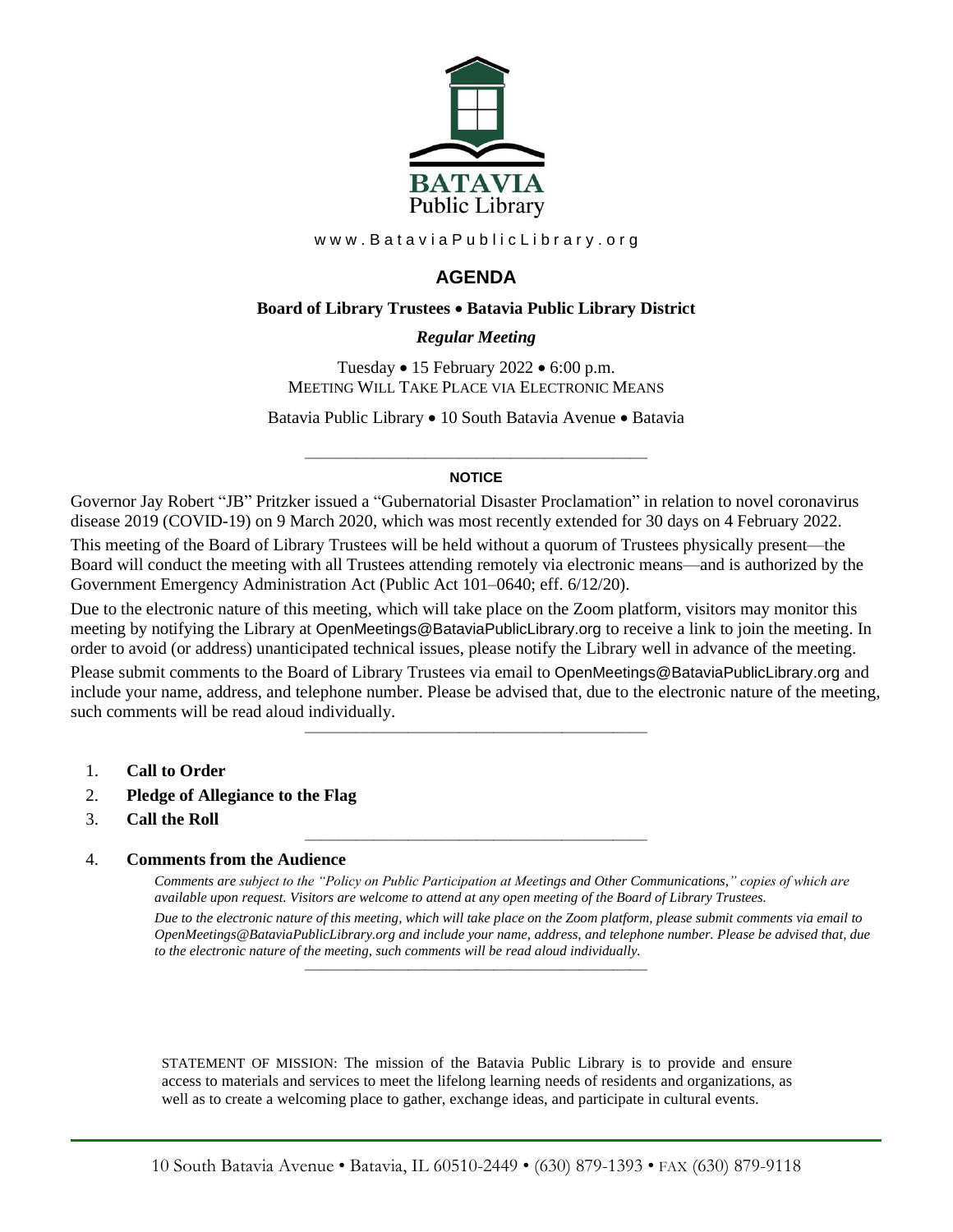# 5. **Approve the Consent Agenda** (ACTION ITEM) {ROLL CALL VOTE}

*Any Board member may request removal of item(s) to the regular agenda for further discussion, or the addition of item(s) from the regular agenda to the consent agenda.*

## a. **Minutes**

(1) Regular Meeting, Tuesday, 18 January 2022

## b. **Expenditures**

(1) Expenditures ("Cash Disbursement Detail Report"): January 2022

## c. **Other Action Items**

- (1) A Resolution Amending the Library's 457 Prototype Plan to Include Roth Accounts and Accept Roth Contributions (Old Second Wealth Management | Old Second National Bank): RESOLUTION 2022–001 (Standing Committee on Policy / Committee of the Whole)
- (2) A Resolution Adopting the "Code of Ethics of the American Library Association": RESOLUTION 2022–002 (Standing Committee on Policy / Committee of the Whole)
- (3) A Resolution Adopting the "Public Library Trustee Ethics Statement": RESOLUTION 2022–003 (Standing Committee on Policy / Committee of the Whole)
- (4) Voluntary Employee Benefits (Global Life Liberty National Division | Globe Life Inc.) (Standing Committee on Policy / Committee of the Whole)

## 6. **Approve the Agenda** {ROLL CALL VOTE}

- 7. **Financial Reports:** January 2022
	- 2021–2022 Working Budget
	- $2021-2022$  Cash & Investments
- 8. **Progress Report:** Architectural Services: Master Plan and Concept Design, presented by representatives of Sheehan Nagle Hartray Architects Ltd.

————————————————————

- 9. **President's Report**
- 10. **Good News / Comments from the Board**
- 11. **Correspondence and Communications**
- 12. **Director's and Librarians' Reports:** January 2022
- 13. **Flyleaf Bakery Café** (Standing Committee on Policy / Committee of the Whole) (ACTION ITEM) {ROLL CALL VOTE}
- 14. **Future Agenda Items** (REPORT)

## 15. *Next Meetings or Events*

- *a. Washington's Birthday (Observed) (3rd Monday in February) — official name (5 U.S. Code 6103); also known unofficially as Presidents Day — Monday, 21 February 2022, Library Open [F]*
- *b. Casimir Pulaski's Birthday (Observed) (1st Monday in March), Monday, 7 March 2022, Library Open [I]*
- *c. Read Across America Day, Wednesday, 2 March 2022 — annual event on or near March 2, the birthday of Dr. Seuss*
- *d. Board of Library Trustees (Committee of the Whole Meeting), Thursday, 3 March 2022, 6:00 p.m., Meeting Will Take Place via Electronic Means*
- *e. Daylight Saving Time Begins at 2:00 a.m. (2nd Sunday in March), Sunday, 13 March 2022*
- *f. Board of Library Trustees (Regular Meeting), Tuesday, 15 March 2022, 6:00 p.m., Meeting Will Take Place via Electronic Means*
- *g. Freedom of Information Day, Wednesday, 16 March 2022 — annual event on or near March 16, the birthday of James Madison (1751–1836), who is widely regarded as the Father of the Constitution and the foremost advocate for openness in government*